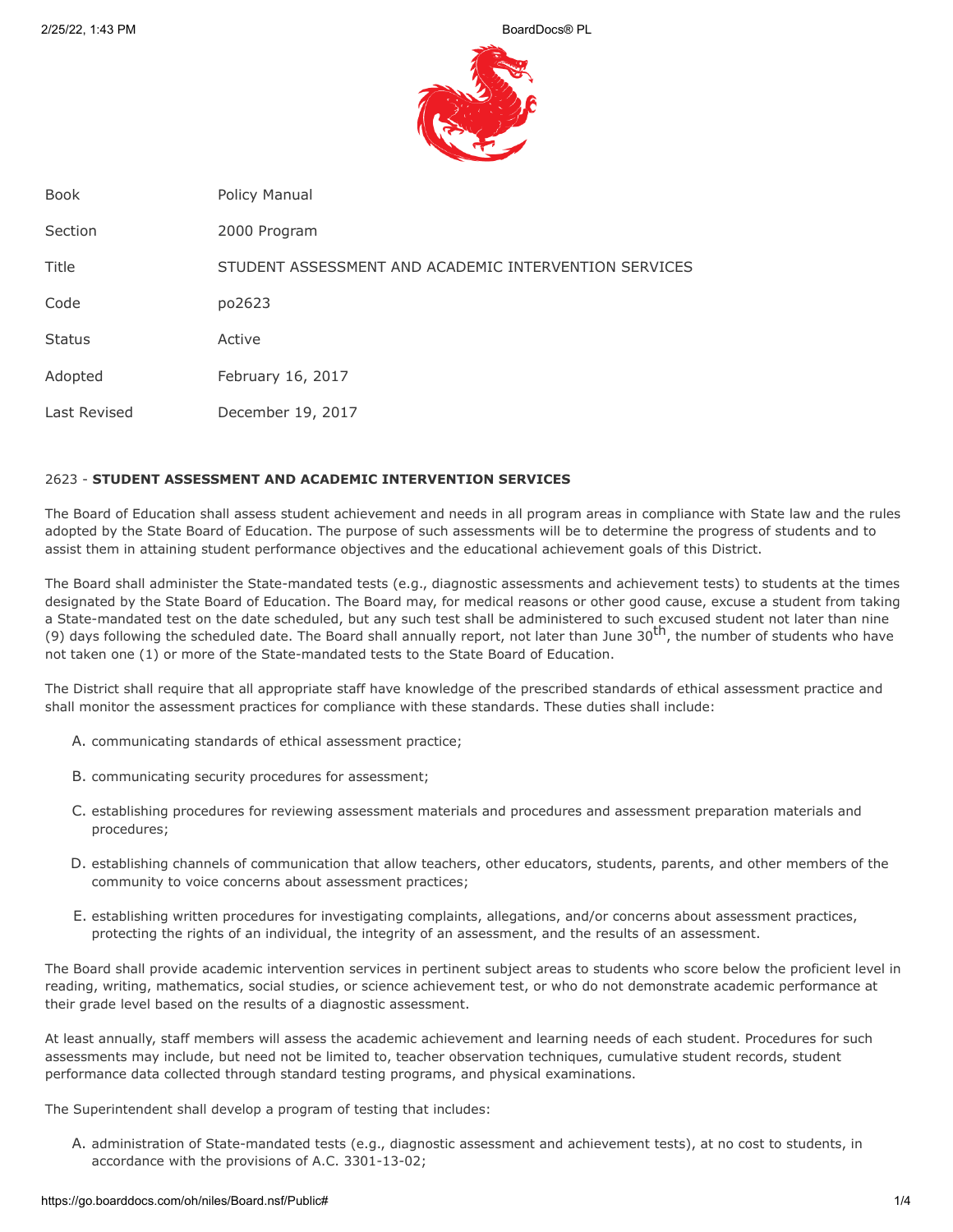- B. performance-based tests at appropriate grade levels to measure achievement of performance objectives in composition, mathematics, science, social studies, and reading;
- C. District or teacher-made achievement or performance tests;
- D. tests of mental ability;
- E. norm referenced achievement tests.

"Achievement test" means "a test, aligned with the Ohio academic content standards and model curriculum, designed to measure a student's level of knowledge or skill in a specific subject area that is expected at the end of a designated grade and/or is required as part of the Ohio graduation requirement."

"Alternate assessment" means "the use of an assessment instrument, other than the Ohio achievement tests or diagnostic assessments, that meets the requirements of all applicable Federal and State laws and A.C. 3301-13-03."

"Diagnostic assessment" means "an assessment aligned with Ohio academic content standards and model curriculum, designed to measure student comprehension of academic content and mastery of related skills for a relevant subject area at each grade level, kindergarten through three, as defined in R.C. 3301.079."

"Ohio graduation tests" means "the achievement tests, aligned with academic content standards and model curriculum, designed to measure a student's level of academic achievement expected at the end of the tenth grade in writing, reading, mathematics, social studies, and science."

"Performance standards" means "a score adopted by the State Board of Education indicative of a particular level of academic achievement at a designated grade for each achievement test or alternate assessment."

"Statewide tests" means "any assessment that is provided by the Ohio Department of Education (ODE) for use in all participating schools in the State."

The Superintendent shall develop:

- A. procedures for the regular collection of student performance data;
- B. a plan for the design of classroom-based intervention services to meet the instructional needs of individual students as determined by the results of diagnostic assessments; and
- C. procedures for using student performance data to evaluate the effectiveness of intervention services and, if necessary, to modify such services.

For any student who failed to demonstrate at least a score at the proficient level on an achievement test during the preceding school year, the Board shall provide appropriate intervention services commensurate with the student's test performance in each such test area, including intensive prevention, intervention, or remediation required under R.C. 3301.0711, 3301.0715, 3313.608, or R.C. 3313.6012.

The Board shall require that:

- A. data regarding individual test scores be entered on the student's cumulative record, where it will be subject to the Board's student records policy;
- B. the aggregate results of each school-wide, program-wide, and District-wide test be made part of the public record.

Summer remediation services shall meet the following conditions:

- A. the remediation methods are based on reliable educational research
- B. testing will be conducted before and after students participate in the program to facilitate monitoring results of the remediation services
- C. the parents of participating student will be involved in programming decisions
- D. the services will be conducted in a school building or community center and not on an at-home basis

The Board shall keep records for each student including the following: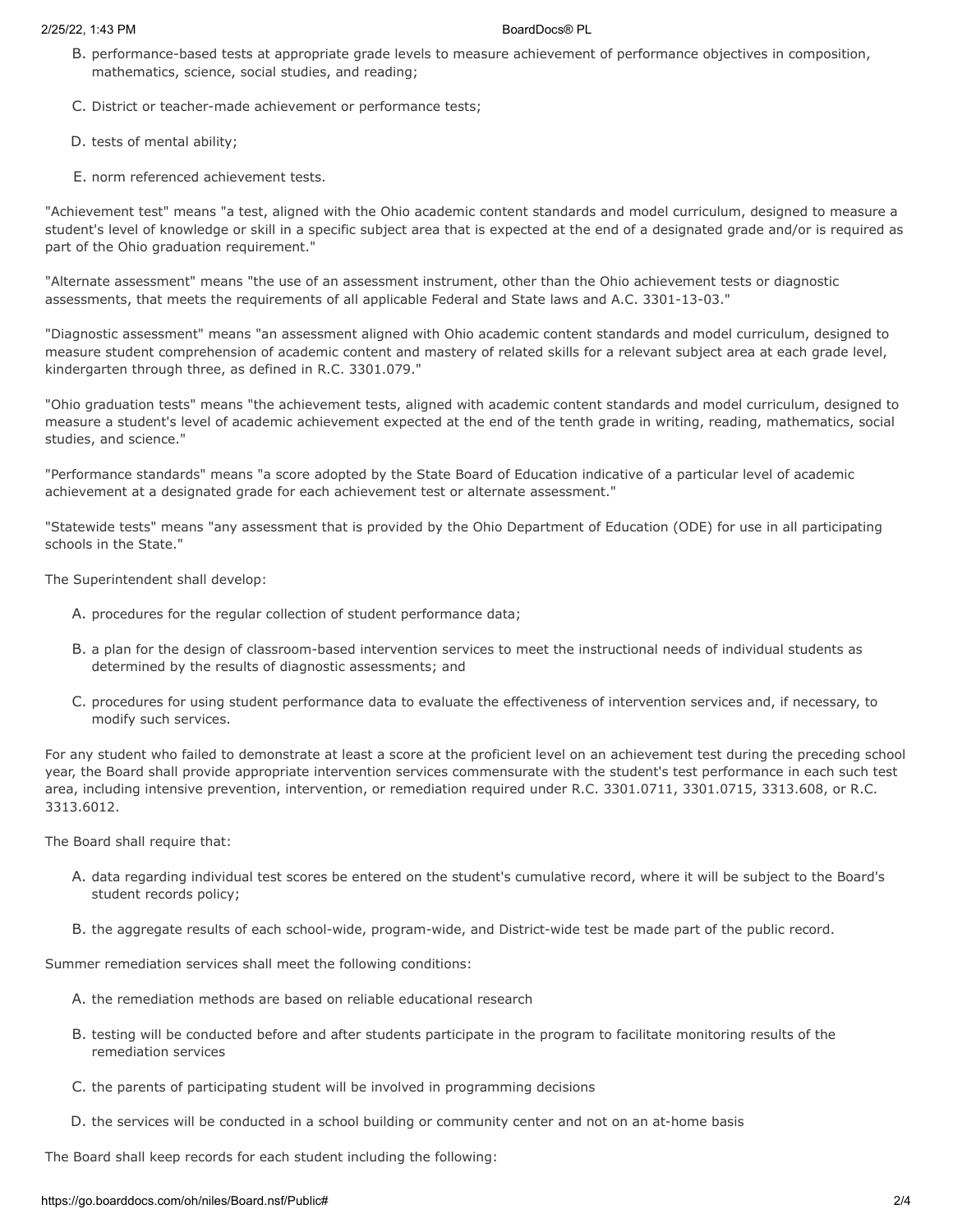- A. a unique State student identification code or a student data verification code as required in accordance with R.C. 3301.0714(D)(2)
- B. a list or designation of which tests are required and which tests are not required
- C. a list or designation of which tests, required or not required, are taken and which are not taken at each test administration period
- D. score for each test taken, required or not
- E. whether each student attained the requisite performance standard designated for each required test
- F. what if any tests must still be taken
- G. whether or not intervention must be provided
- H. for each test required for graduation, the date passed must be recorded on the student's transcript
	- No information shall be on the student's transcript for a test not passed.

When a student who has taken State-mandated tests in one (1) school leaves that school to enroll in another school, the school previously attended shall provide, immediately upon request by a school official from the enrolling school, all applicable records set forth above.

For each student required to be offered intervention services, the Board shall involve the student's parent or guardian and classroom teacher in developing the intervention strategy, and shall offer to the parent or guardian the opportunity to be involved in the intervention services.

During the school year following the year in which the tests prescribed by R.C. 3301.0710(A)(1) are administered to any student, the Board shall provide appropriate intervention services, commensurate with the student's test performance, including any intensive prevention, intervention, or remediation required under R.C. 3301.0711, 3301.0715, 3313.608 or R.C. 3313.6012, in any skill in which the student failed to demonstrate at least a score of proficient level on an achievement test.

Except as authorized by State law, the Board shall not use any student's failure to attain a specified score on any State-mandated test as a factor in any decision to deny the student promotion to a higher grade level.

All identified students with disabilities in the School District shall be considered for participation in the State-mandated testing. The extent of the student's participation shall be determined by the IEP Team. Accordingly, the student's IEP shall require that s/he take:

- A. the required assessments in the same manner as other students;
- B. the required assessments with accommodations appropriate for his/her disability; or
- C. an alternate assessment that has been approved by the State Department of Education.

To the extent possible, and in accordance with law, a student with disabilities shall not be excused from taking a required assessment unless no reasonable accommodation can be made to enable the student to take the assessment.

The Superintendent shall implement administrative guidelines that comply with the State Department's regulations with regard to the administration of the State-mandated tests, including the reporting of results.

Program evaluations will be reviewed and updated every five (5) years. A schedule for such will be developed and implemented by the Superintendent.

After July 1, 2017, no student will spend more than two percent (2%) of the school year taking state assessments, including the Ohio graduation tests, college and work ready assessment systems and any District-wide assessment for all students in a specified subject area or grade level. Students will not spend more than one percent (1%) of the school year on diagnostic or practice assessments to prepare for the above assessments. Students with disabilities are exempt from this requirement, as are related diagnostic assessments for students who failed the English language arts achievement assessment, substitute examinations, or examinations to identify a gifted student.

This policy shall be reviewed and updated annually.

See Policy 2623.02 - Third Grade Reading Guarantee